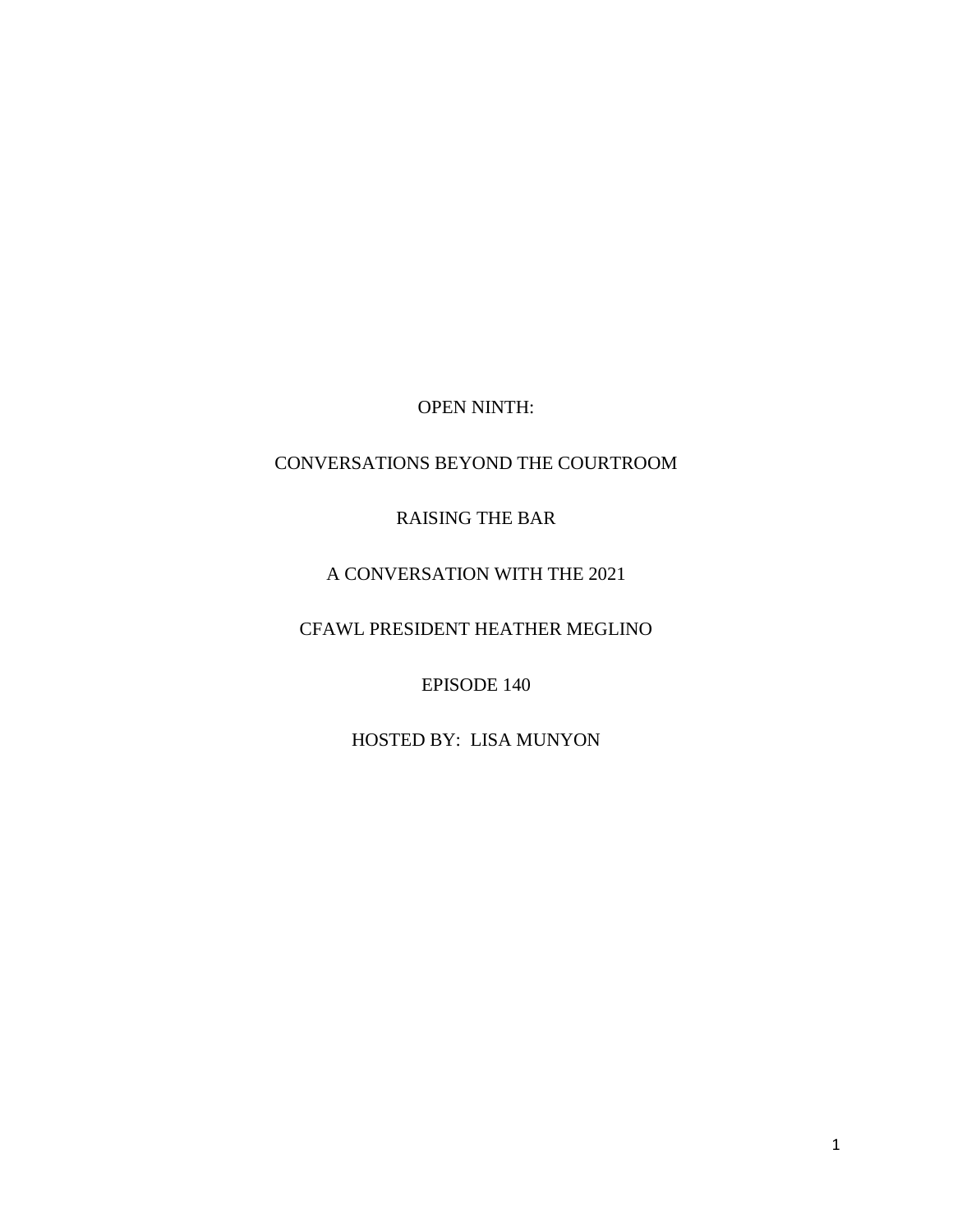(Music)

NARRATOR: Welcome to another episode of "Open Ninth: Conversations Beyond the Courtroom" in the Ninth Judicial Circuit Court of Florida.

And now here's your host, Chief Judge Lisa Munyon.

CHIEF JUDGE MUNYON: Hello, and welcome to Open Ninth. I'm here today with Heather Meglino, the President of Central Florida Association for Women Lawyers. Heather owns her own firm, Meglino Law where she specializes in business and employment law. She also serves as in-house counsel for multiple companies, including Quality One Wireless, a local female and minority owned business. I'm thrilled to have you in the studio today, Heather. Thanks for joining me.

MS. MEGLINO: Thank you. I'm honored to be here. Thanks for having me.

CHIEF JUDGE MUNYON: So tell me about yourself. Where did you grow up?

MS. MEGLINO: So I tend to say that I grew up in Tampa, Florida, although as a child I lived in different states and we moved all over the place but I tend to say that Tampa was home even though I didn't  $-$  I wasn't born there.

CHIEF JUDGE MUNYON: So why did you move a lot when you were a child?

MS. MEGLINO: It really was my dad's work. He worked in the marine and sand blasting industry so we would kind of go from coast to coast. So we lived in Jacksonville and Oregon, and Louisiana, and I was actually born in South Carolina.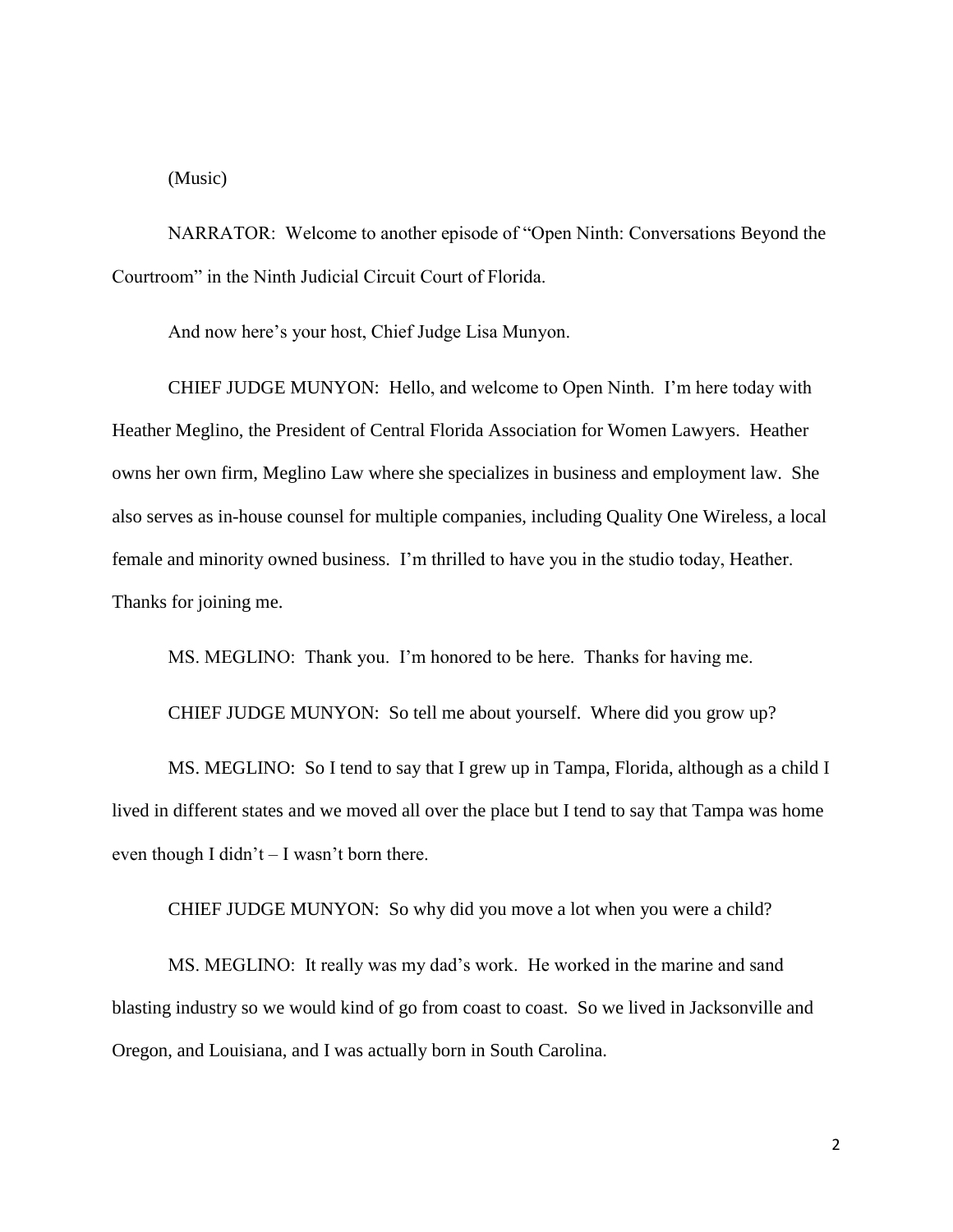CHIEF JUDGE MUNYON: Oh, wow. So what – tell me about your educational background. You're obviously a lawyer. So what drew you to that?

MS. MEGLINO: Yeah, so I really decided that I wanted to be a lawyer in  $7<sup>th</sup>$  grade, which sounds crazy --

CHIEF JUDGE MUNYON: Wow.

MS. MEGLINO: -- to a lot of people. But we lived next to Stetson Law School. We lived very close to the law school and I did a project when I was in  $7<sup>th</sup>$  grade on lawyers. I'd really never been exposed to lawyers until that project and I said, you know what, this is something that I want to do. And later on, I actually – I was really interested in business as well so I would end up getting a degree in business although I fully intended to go to law school at the time.

CHIEF JUDGE MUNYON: So you set your sights on being a lawyer. You started college. You got your business administration degree.

MS. MEGLINO: Yep.

CHIEF JUDGE MUNYON: I did the same thing. And then you went to law school. Where did you go to law school?

MS. MEGLINO: So that is what actually brought me here to Orlando. I came over here in 2008 to attend Barry Law School. And for me it was – you know, it was still close to home but I was getting out of the place where I'd grown up and I had gone to undergrad. And I really thought that I would go right back to Tampa after law school, but I just – I fell in love with Orlando and the legal community here.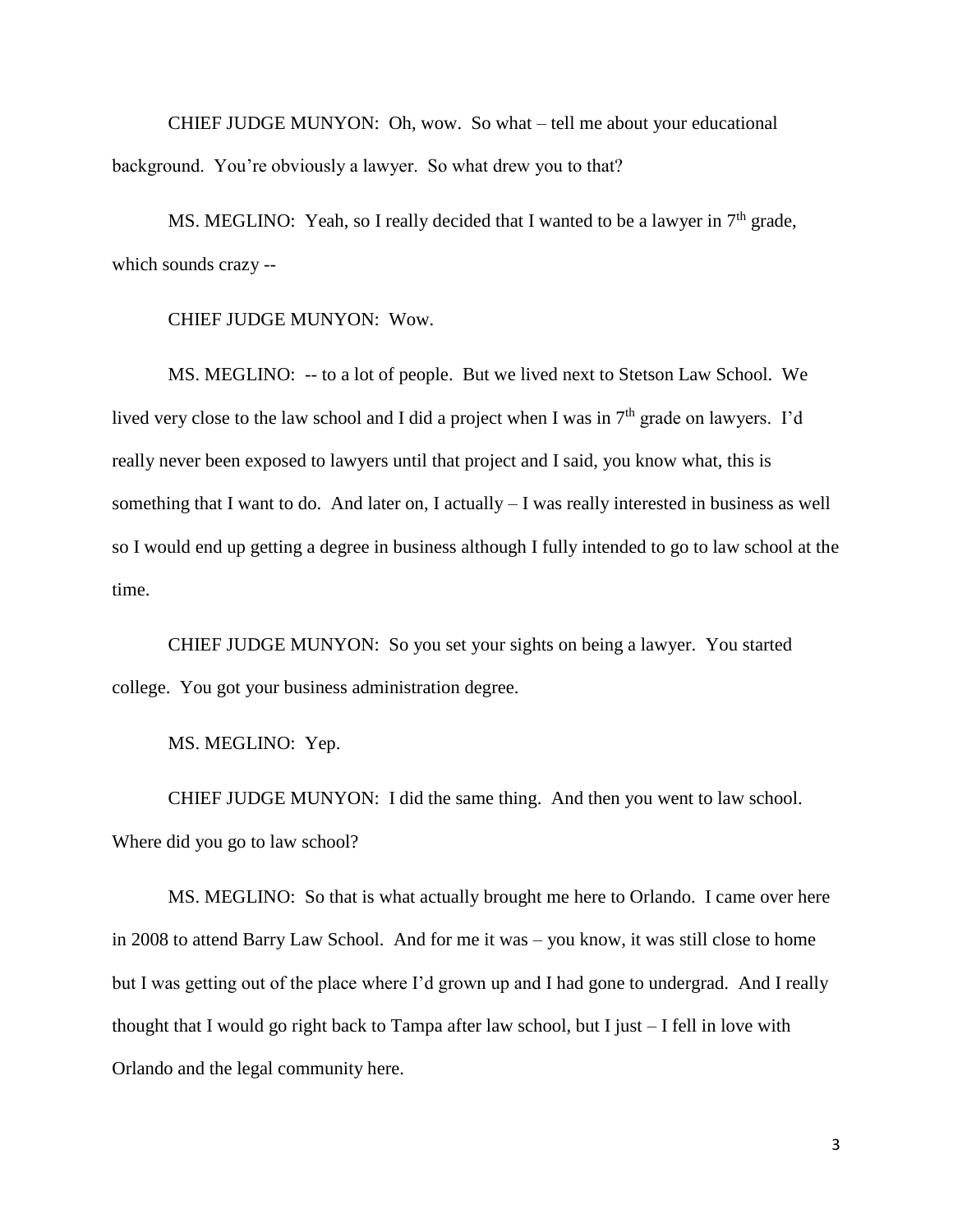CHIEF JUDGE MUNYON: So after you graduated from law school, what did you do next? Did you get a job at a law firm?

MS. MEGLINO: Yes. So I like many of the law students coming out in 2011, I started in foreclosures working for foreclosures for the banks and that really got me my courtroom experience. And eventually I would find myself to labor and employment law. And I really loved labor and employment law. I was defending businesses only. And I felt very connected to that particular area because growing up, this is something of course you realize later on, but growing up my father owned his own business. And so I very much related to the struggles that he would go through as a business owner. And so I started just kind of building my practice around defending businesses, whether it was contract disputes or labor and employment law, and then eventually I would open up my own law firm, Meglino Law. And I've since closed that law firm to join Quality One Wireless.

CHIEF JUDGE MUNYON: So when you're representing businesses in labor and employment lawsuits, are those lawsuits where perhaps an employee has sued the company because they got discharged from work?

MS. MEGLINO: That's correct. So it could be harassment, discrimination, wrongful termination, failure to pay overtime, minimum wages. So many, although not all, were in Federal court.

CHIEF JUDGE MUNYON: So you opened your own law firm. How long did you have your law firm before you started working for Quality One?

MS. MEGLINO: For about three years and then I just recently joined Quality One Wireless in March of this year.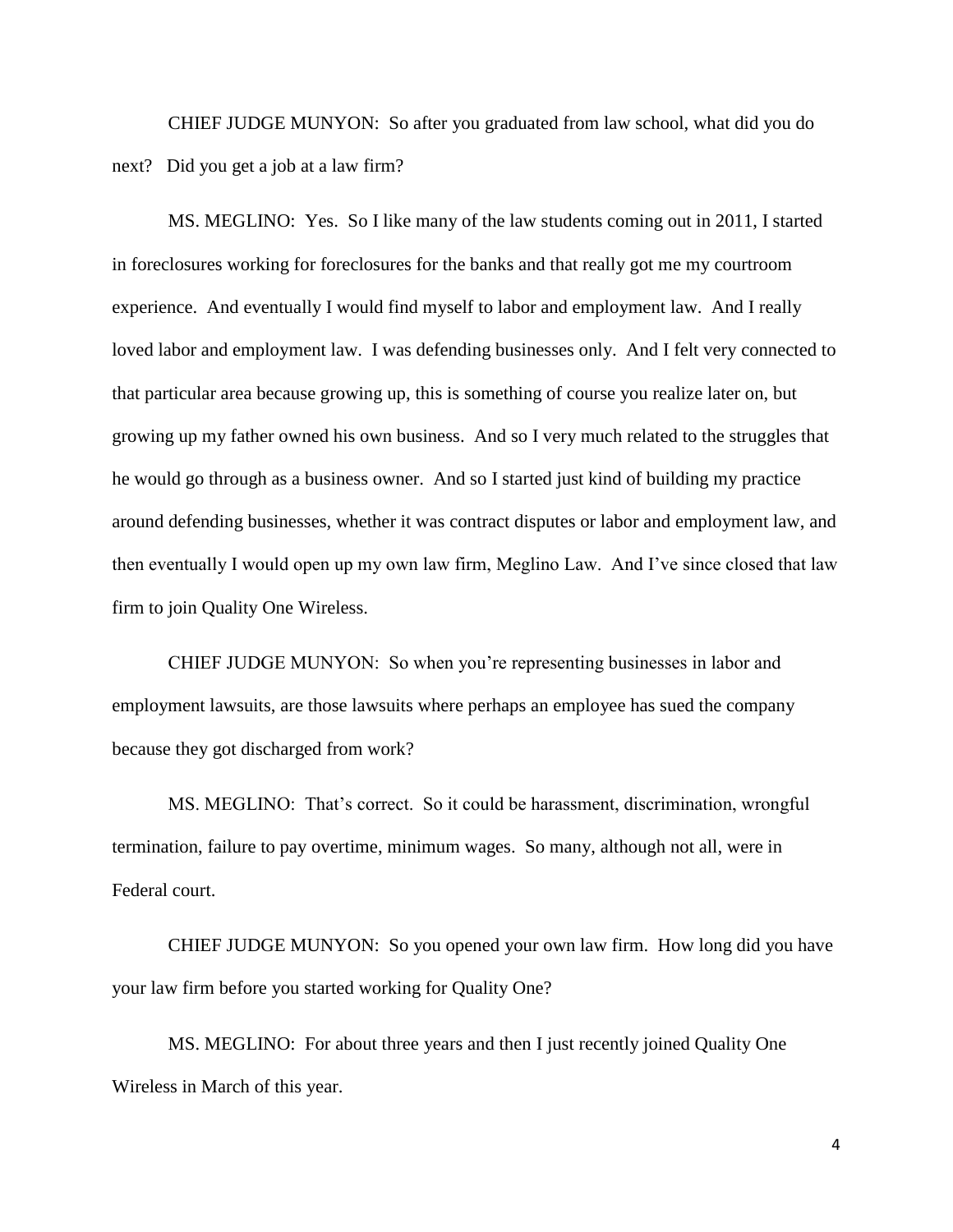CHIEF JUDGE MUNYON: And you're general counsel for Quality One?

MS. MEGLINO: That's correct. Quality One Wireless as well as several other entities. Once Upon A Coconut, it's a coconut beverage company. BC Rich Guitars, it's a guitar company. So it really gives the meaning to general counsel. I get to do a lot of really cool things at work.

CHIEF JUDGE MUNYON: So why did you make the jump from being a lawyer that litigates in court to a lawyer that spends most of their time counseling a business as general counsel?

MS. MEGLINO: You know I felt that it was really the same. That is what I did at Meglino Law. I really just counseled multiple small businesses that couldn't necessarily afford to have a full time general counsel. So I was essentially their outside general counsel and so I think my dream was always to be in-house, to be honest. It was always a goal in mind but I knew that I needed to get enough experience, especially that litigation experience. So that way I could handle fully you know whatever comes across the desk in house.

CHIEF JUDGE MUNYON: So what attracted you to Quality One Wireless?

MS. MEGLINO: You know honestly, it was the people and the support of their involvement with the community. So if you look us up, you know, we do a large variety of community service work. They spend a lot of time and effort in the leadership. So for example, you know, we bring in speakers from all over the country to Quality One Wireless. And I just think that that is so important that I could continue to enhance my skills as a leader and I could learn from those around me. And I could also be supported in all of the community service and the voluntary bar work that I do.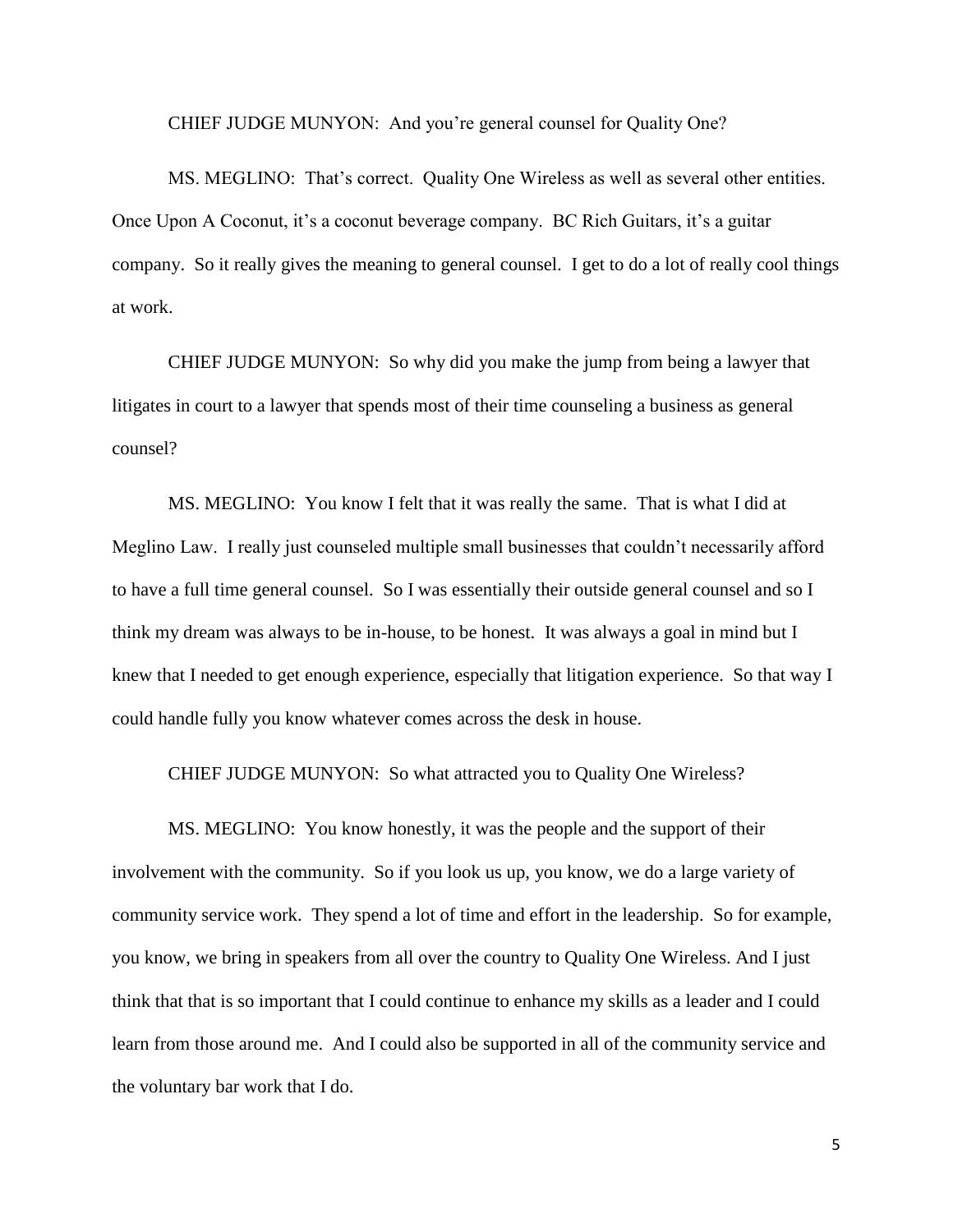CHIEF JUDGE MUNYON: Well, speaking of community service, I understand that you volunteer in some charities such as Make-a-Wish Foundation. What drew you to do that?

MS. MEGLINO: So Make-a-Wish actually – my connection with them started when I was in college. My sorority, Chi Omega was affiliated with Make-a-Wish. So we could put on charity events to help grant a wish for a child. And actually after I moved here and I had just finished taking the bar exam, if we could remember to that time of just uncertainty and you know, did I pass, did I not? What was going to be next? Was I going to get a job? And I was really feeling down and thought that that was a little ridiculous. And so I decided to sign up to become a wish grantor. So I went through the training. A wish grantor is really the person who goes out and meets with the families and helps determine what a child's wish is, and they help grant that wish. So I was just so drawn into that organization. I mean, it truly is really good work that they do. And I also sit on the board of the Harbor House of Central Florida as well. So another great organization.

CHIEF JUDGE MUNYON: So I'm sure you have lots of memorable moments as a wish grantor. Is there one that just jumps into your mind when you say the word wish grantor?

MS. MEGLINO: I think what stands out to me the most is you know, one is just overall when you're meeting with these children who are going through these, you know, just horrific, horrific medical conditions and treatments and surgeries, it's just you know their outlook and their attitude. And you know just the little moments of how excited they are to receive their wish. That always stood out to me as well as the fact that some of them were just simple, simple wishes. You know, I wish to go to Chuck E Cheese, you know, something very – you know, to us we're thinking you could have one wish and it can be anything. And it may be you know, I wish that my family has a vehicle, you know, those are the ones that really touch me. It's like,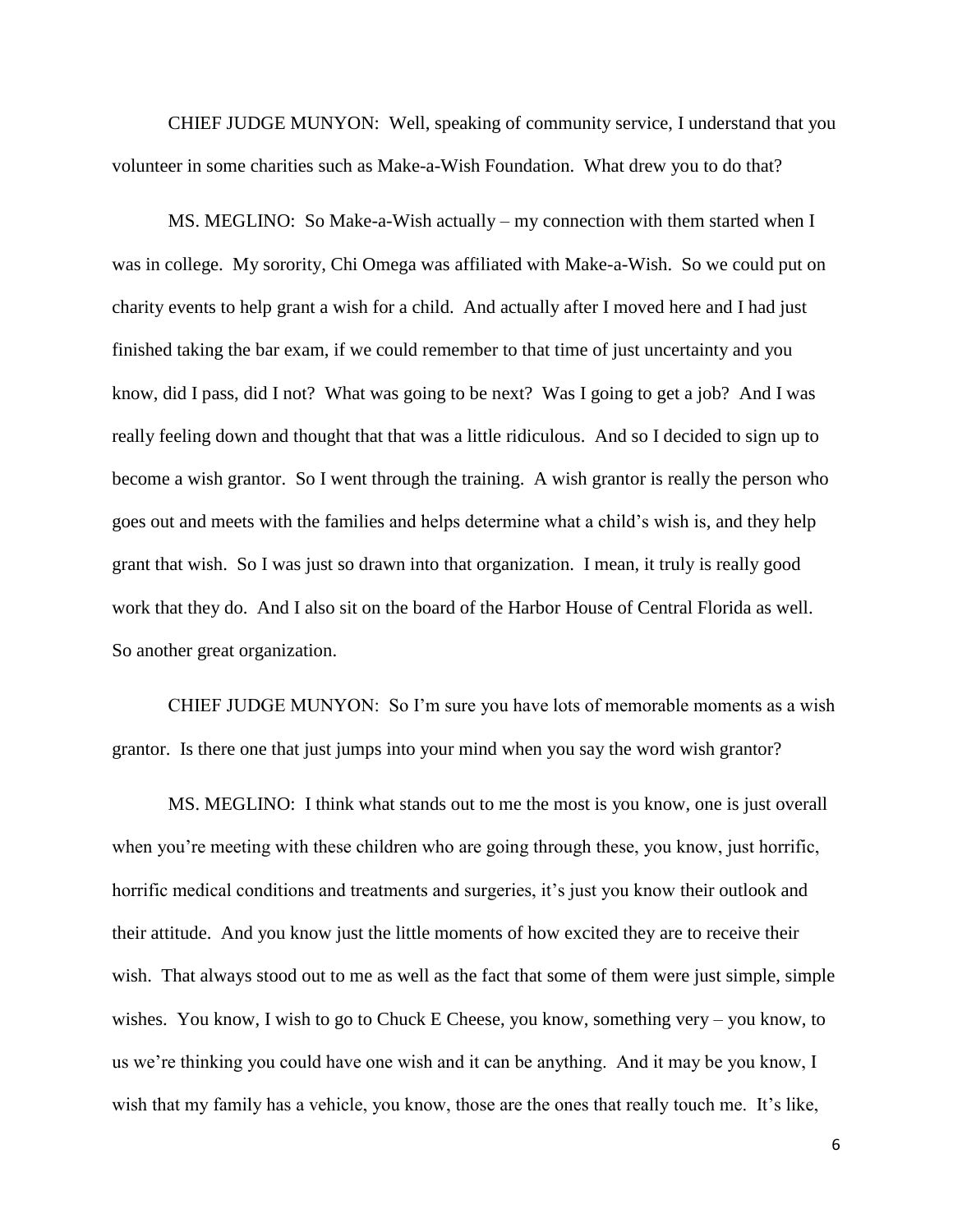you know, you're asking a child to come up with whatever they want. And it may be something so simple as going to Chuck E Cheese, or you know, now it's Monkey Joes and whatever else it may be now. But that always stood out to me.

CHIEF JUDGE MUNYON: You also mentioned that you are on the board of Harbor House. What is Harbor House?

MS. MEGLINO: Yeah, so Harbor House of Central Florida provides protection to those who are really survivors of domestic abuse, and they have an amazing crisis hot line. There is a shelter that provides a whole array of services. What's really neat about Harbor House is, you know, it really provides protection for the entire family. So for example, a mother and all of her children as well as their pets, which is a little bit different than a lot of the shelter houses. And so they provide all kinds of services as well as helping make sure that really those survivors of domestic violence are also transitioned back once they are out of shelter as well.

CHIEF JUDGE MUNYON: I remember when Harbor House was doing its campaign raise – their fund raising for the shelter for the pets. And at first it was something that I really didn't understand until it was explained to me. Many survivors of domestic abuse don't want to leave the house or leave the abuser because they can't take the dog with them, or the cat, or whatever it may be. And Harbor House saw that need and wanted to fill that need. So survivors of domestic abuse would feel safe leaving the house and being able to take the pet with them.

MS. MEGLINO: Yeah, that's correct. They saw that as just a huge barrier that, you know, women would not leave a situation of domestic violence because they did not want to leave their pet and so I just think that's truly remarkable of the services that they're able to provide for our Central Florida community.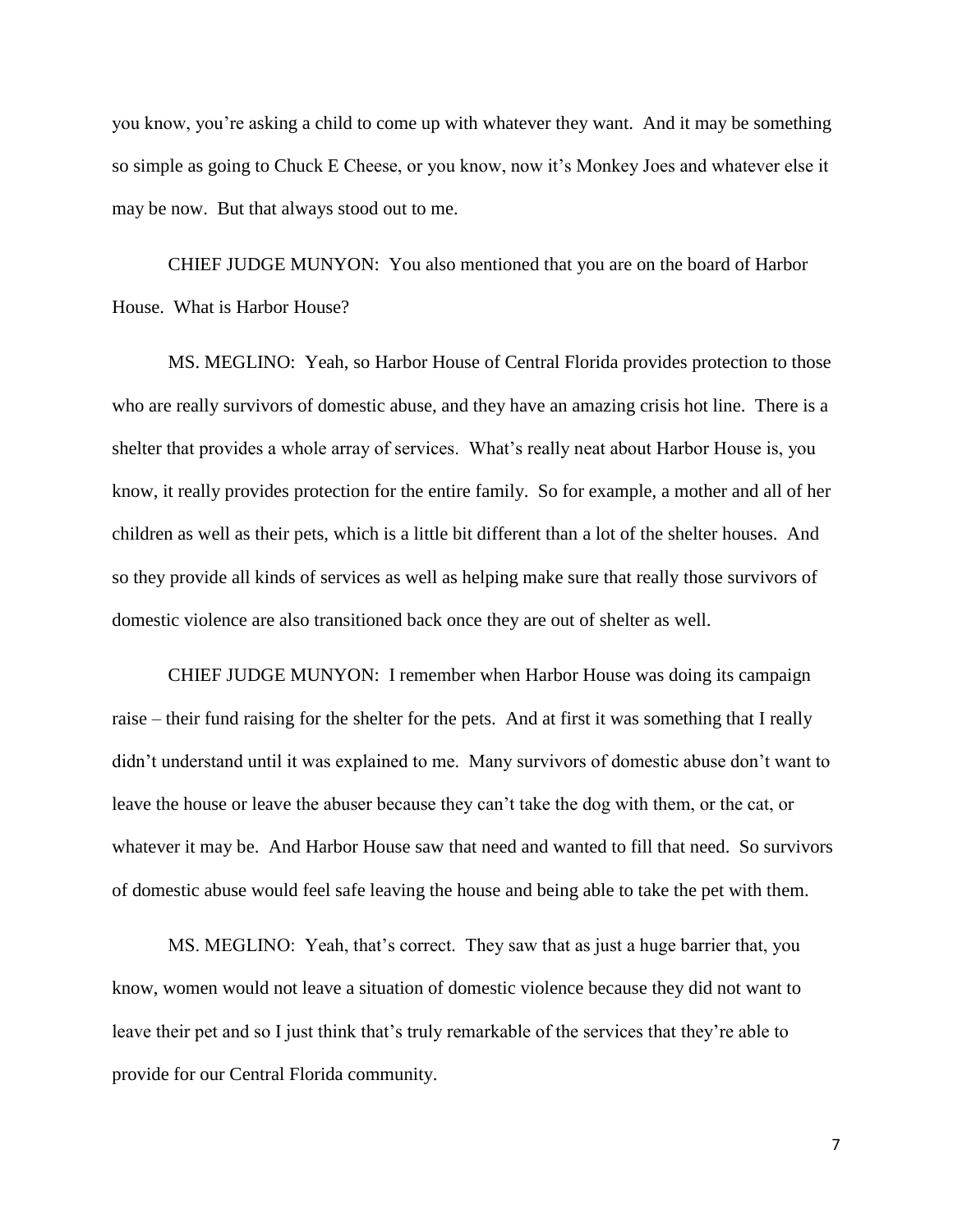CHIEF JUDGE MUNYON: And I believe that studies have shown in Harbor House, you know, indicated that women aren't – they don't want to leave the pet just because they're attached to the pet. They understand that the pet is in danger if they leave because the abuser could take out their anger on the pet as opposed to  $-$  you know, when the spouse or significant other isn't there.

MS. MEGLINO: Yeah, that's absolutely correct, and I think the studies show that often times animal abuse is how it first begins in many situation so again, just an amazing – amazing organization. I had the opportunity to kind of help start the young professional's board. I was chair of that board and now I sit on the Harbor House Board as well.

CHIEF JUDGE MUNYON: Well, we weren't – we're not here to talk about your other charity work. We're here to talk about the Central Florida Association for Women Lawyers. We like to affectionately call it CFAWL. And it is a voluntary bar association. Tell me what are voluntary bar associations.

MS. MEGLINO: Yeah, so voluntary bar associations, you know, here we're very lucky in Central Florida. We have a whole list of voluntary bar associations, many of which have particular missions in mind. So of course, we have, you know, the Hispanic Bar Association, for example. We have GOAABA, the Asian Bar Association. CFAWL, you know, really our mission is to promote women in the legal profession. And kind of a misconception when you hear Central Florida Association for Women Lawyers, you know, often times I get asked is it only women lawyers? And it's not. You know, we have male members. We have male members of the judiciary. We actually have a large population of male members. The idea is to support women in the legal profession. So that's why we always say, we're not of women lawyers. We are for women lawyers.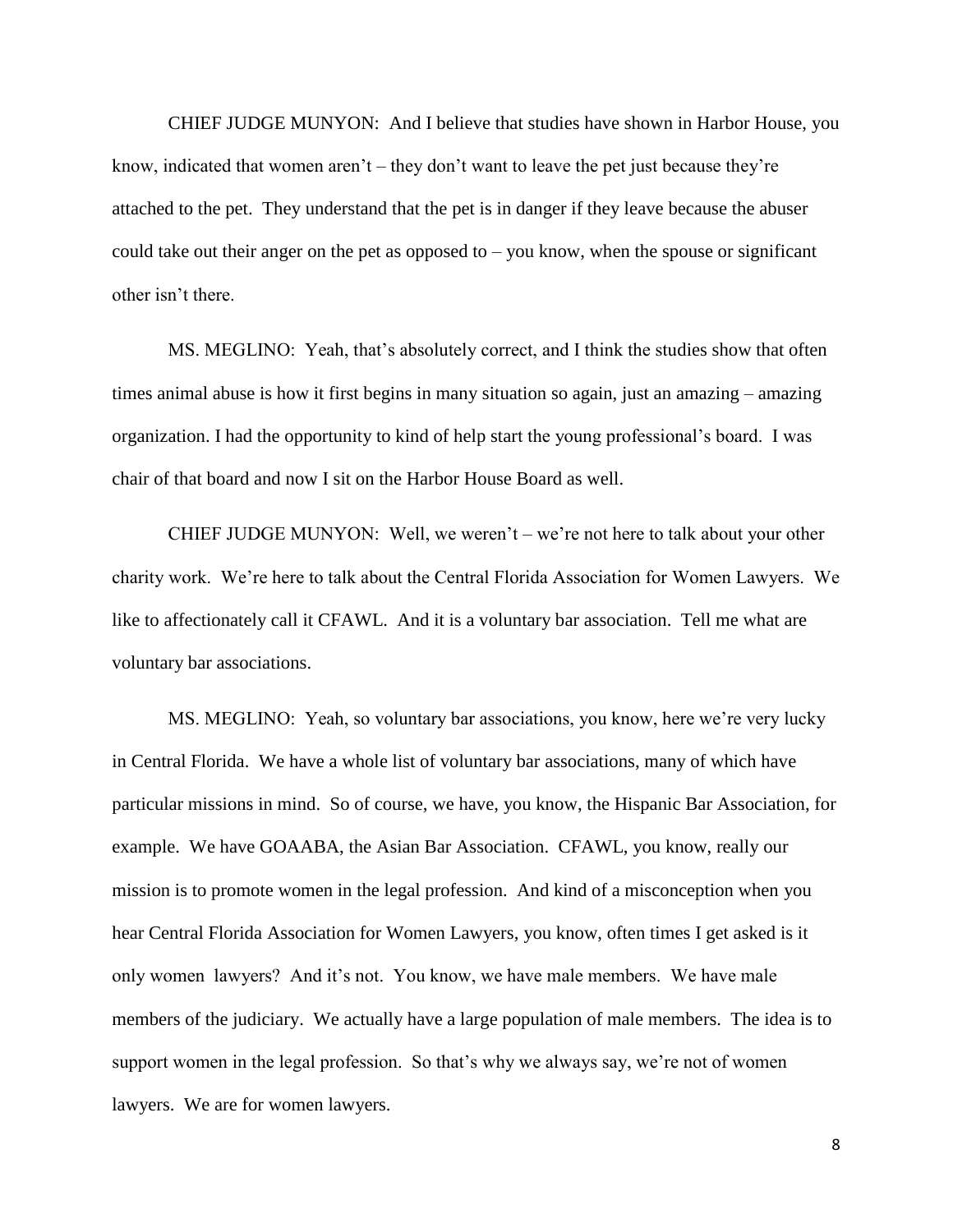CHIEF JUDGE MUNYON: In Florida, we have one mandatory bar and that's the Florida Bar Association that all Florida lawyers have to be a member of to practice law in Florida. But the voluntary bars you can choose to join if you wish, if you believe in their mission statement, or you can choose not to. Is – why do people join CFAWL in particular?

MS. MEGLINO: That's a great question. I think you know, and I've had experience in a number of different organizations here in Central Florida, you know, for example we have the Orange County Bar Association, which of course, you know, as a subsection of that is the Young Lawyers Section. You know, just a great amazing organization. I think that, you know, sometimes certain organizations can feel a little large or maybe intimidating. You know, often an Orange County Bar Association luncheon you know might be much larger in numbers when you attend a luncheon for example. So you know, CFAWL gives you a little bit smaller of a subclass for a group. I like to think that in CFAWL, everyone is so welcoming. You know, that is what really stood out to me. So I didn't mention this before but you know I came to know CFAWL when I was in law school. So that is when it all started, when I was a 2L in law school. And what stood out to me about CFAWL was just how willing everyone was to help. I never felt alone. I felt like I could always you know get the questions that I needed answered. I always had somebody to call on, so many great natural mentoring relationships have come out of CFAWL. And I like to think that you know, that along with our really fun, exciting programming that's a little bit different maybe from some other organizations is what keeps people coming back to CFAWL.

CHIEF JUDGE MUINYON: So you've been involved in CFAWL for a long time. MS. MEGLINO: Over ten years now.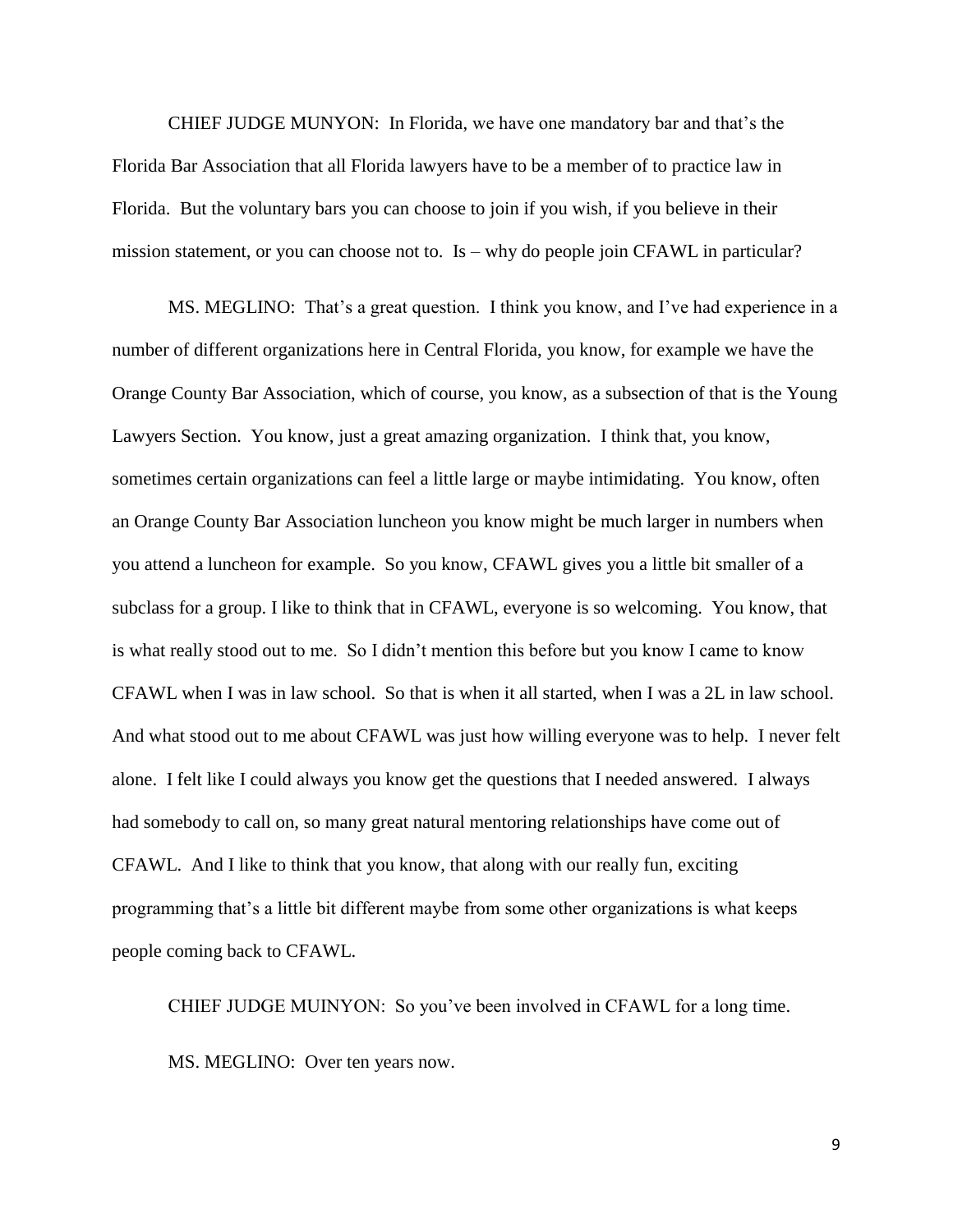CHIEF JUDGE MUNYON: So what made you want to become president?

MS. MEGLINO: Such a great question. And you know when I look back on my time in CFAWL, I think that there were certain years you know, early on, where I thought this is  $-I$ want to be president of this organization. And maybe certain years I thought, I don't know if I could do that, right, or you know, you make excuses. I'm not at a large national firm or whatever it maybe. But what really made me want to do it is kind of two-fold. First, those who came before me. You know, if you look up and you can – anyone can do this on CFAWL.org, you can look at our long list of past presidents, some of the most amazing leaders that we have in our community, and these leaders have led not just CFAWL, but they have either come from other organizations where they've led, or they've gone on from CFAWL to do amazing things in our community. And so I think it was just the fascination with everyone who had come before me and I also felt this just need to give back. I felt like in the years over a decade in CFAWL I personally and professionally have gotten so much out of CFAWL, it only felt right to give that back to the organization.

CHIEF JUDGE MUNYON: CFAWL over the years has had a number of programs and those programs have some longevity. Could you describe some of those programs that CFAWL engages in?

MS. MEGLINO: Absolutely. So one that is going on right now would be our backpack project. That's where we partner with the Young Lawyers Section of the Orange County Bar Association and we raise funds as well as school supplies for students. It's often Rock Lake Elementary to make sure that every student going back to school has a book pack and full of supplies. We also supply school supplies to the teachers there as well. That has just been a longstanding partnership that we've had, very successful. We also have – many have heard of our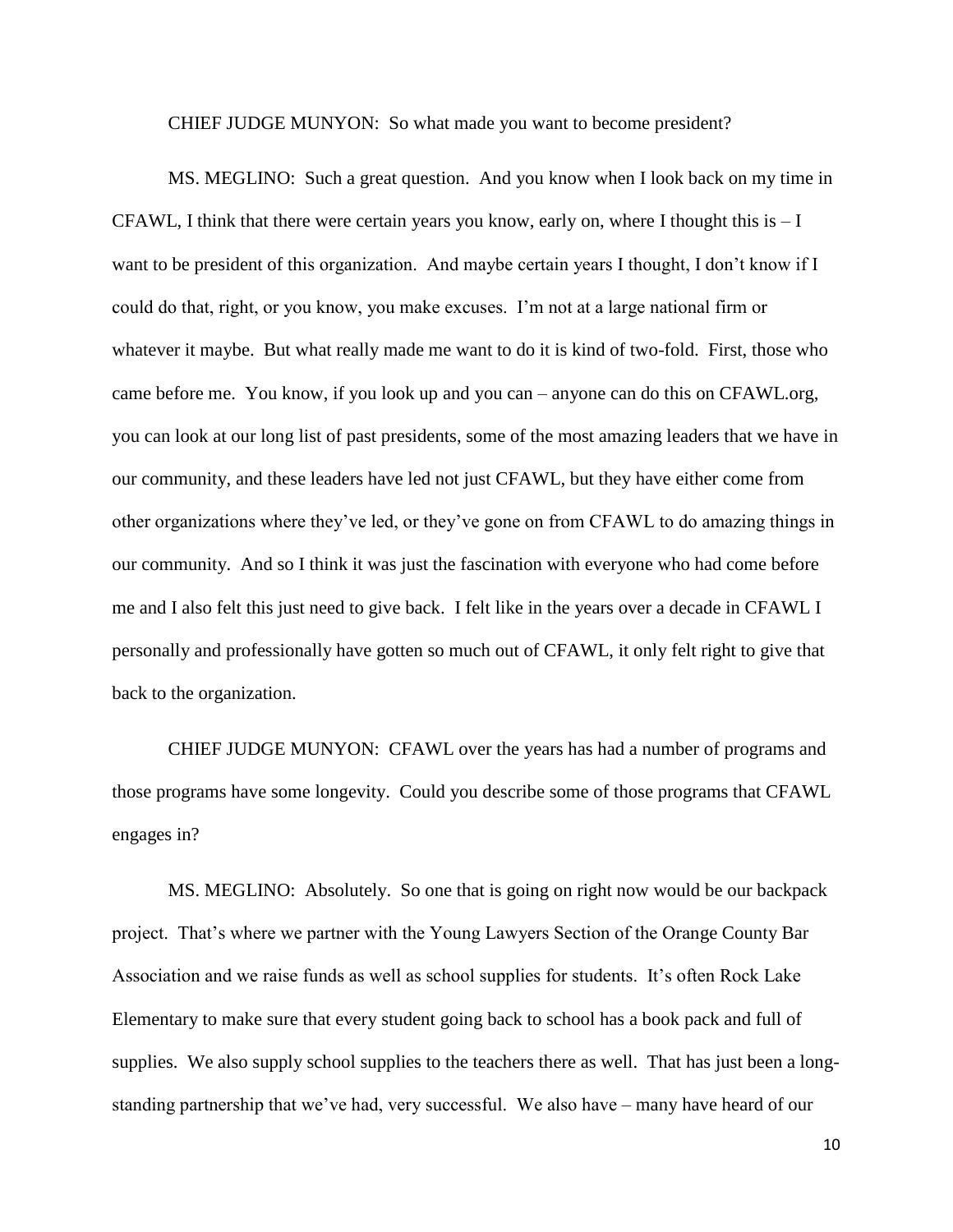programming, which is now honestly repeated throughout the state of Florida, which are Table for Eight. That is where a CFAWL member will host a small group. We say eight to ten individuals. They often have themes, you know, whether it's ugly sweater or we might have an Olympic themed Table for Eight. You know, that was one way that I got connected as a law student was attending a Table for Eight. It's a small intimate, usually a dinner or lunch setting, so it allows you to feel like you really get to know those individuals that attend that table. And that way the next time you go to a larger event or larger luncheon, you know, you know, you feel like you've really connected with some individuals. So those – we also put on an amazing judicial reception which we plan to go again this November.

CHIEF JUDGE MUNYON: So what are your plans as president? Do you have any themes for this year that you want to share with people?

MS. MEGLINO: We do. And that is really the kind of neat part I think about, you know, being president. It's just looking at the year. It's kind of become this little tradition in CFAWL that the president will roll out this theme for the year, if you will. And so this year our theme is CFAWL, We Got This. So very simple. It's a theme about overcoming obstacles, being resilient. And I think that that just speaks to what our members have gone through the last year and a half, what we're still going through, and what we will go through, right. It's overcoming those obstacles together and that is, you know, I call it the intangible of what voluntary bar associations provide. Yes, they provide networking and business opportunities. They provide awesome programming, but the intangible is that love, support, community. So no one feels like they're navigating a very difficult profession by themselves. And I think that that's what voluntary bar associations really offer their members.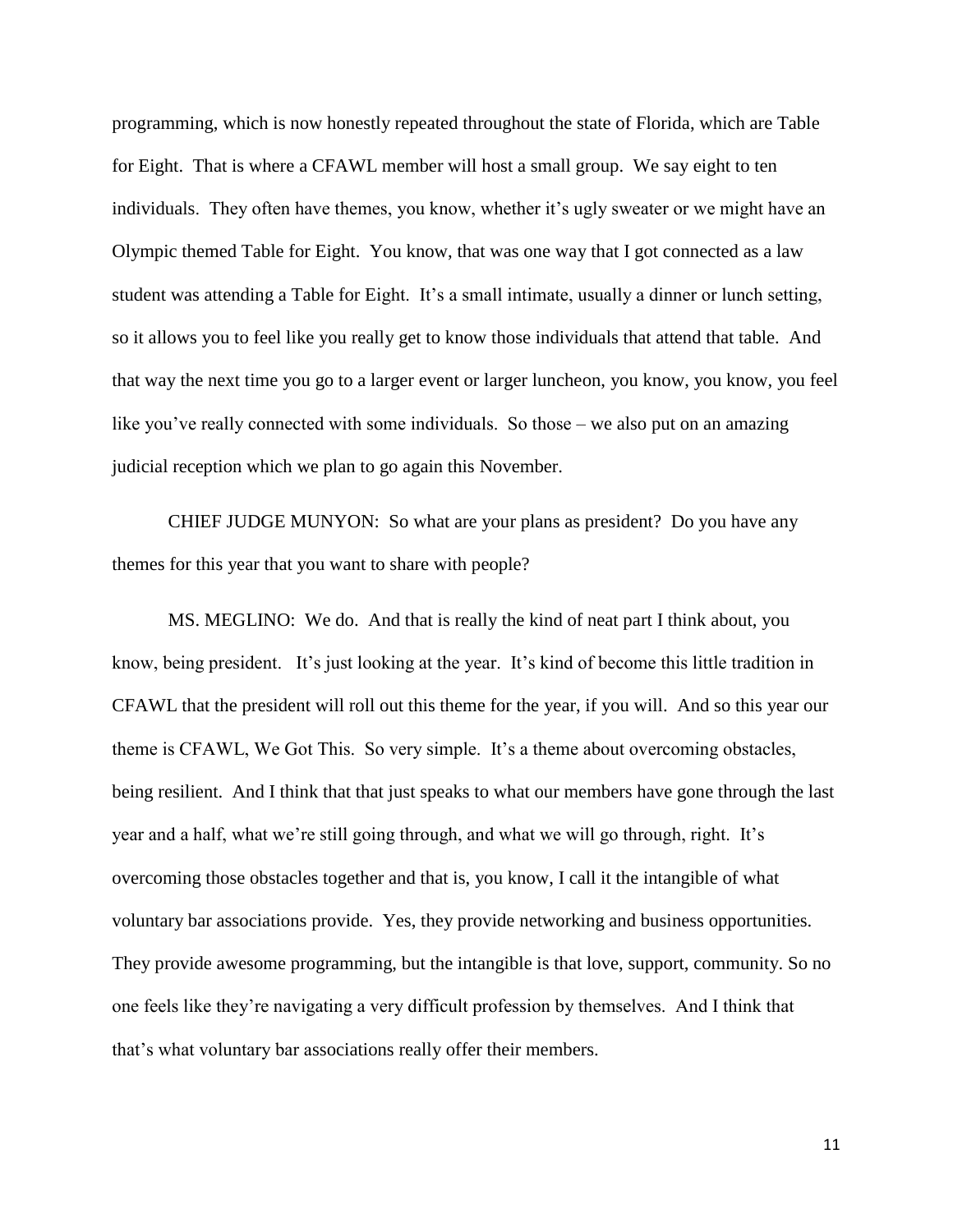CHIEF JUDGE MUNYON: It sounds like you're offering members the ability to juggle their work life and their personal life and provide them tools, both to help them professionally and to help them personally. Would I be right about that?

MS. MEGLINO: That's absolutely correct. And so you know we know that you know, yes, supporting women lawyers. Women lawyers often are the ones that take on the burden of managing a household as well as a profession. I think studies have shown also you know, women leaving the profession after having children and so, you know, that's what we're there to do. We're there to provide support to our women lawyers in particular so that way, you know, they feel that they always have a community to call on, you know, for whatever it may – whatever they may need. That could be professionally or personally. So for example, we had a counsel – last year we had a counsel of moms is what we called it, and just so that way, you know, our CFAWL members that were mothers could call upon each other. Maybe they needed help picking up someone from a doctor's appointment or getting cupcakes to an event, or whatever it may be. That's what we're there to provide for them.

CHIEF JUDGE MUNYON: Is there anything else that you want to tell our listeners about what CFAWL means to you or to this community?

MS. MEGLINO: That's a good one. You know, I – you know I said this in my CFAWL speech. No one is immune to going through difficult times. We will all go through difficult times at different phases. You know, many will see you know COVID itself. This is a difficult time for many. And so you know, CFAWL has just been there for me time and time after again and picked me up when I was down. You know, shortly weeks before my swearing in, I had two surgeries. I had melanoma cancer in my leg. You know, here I am about to take on a huge role to lead this organization and instead of leading, you know, I'm at a point where I need help from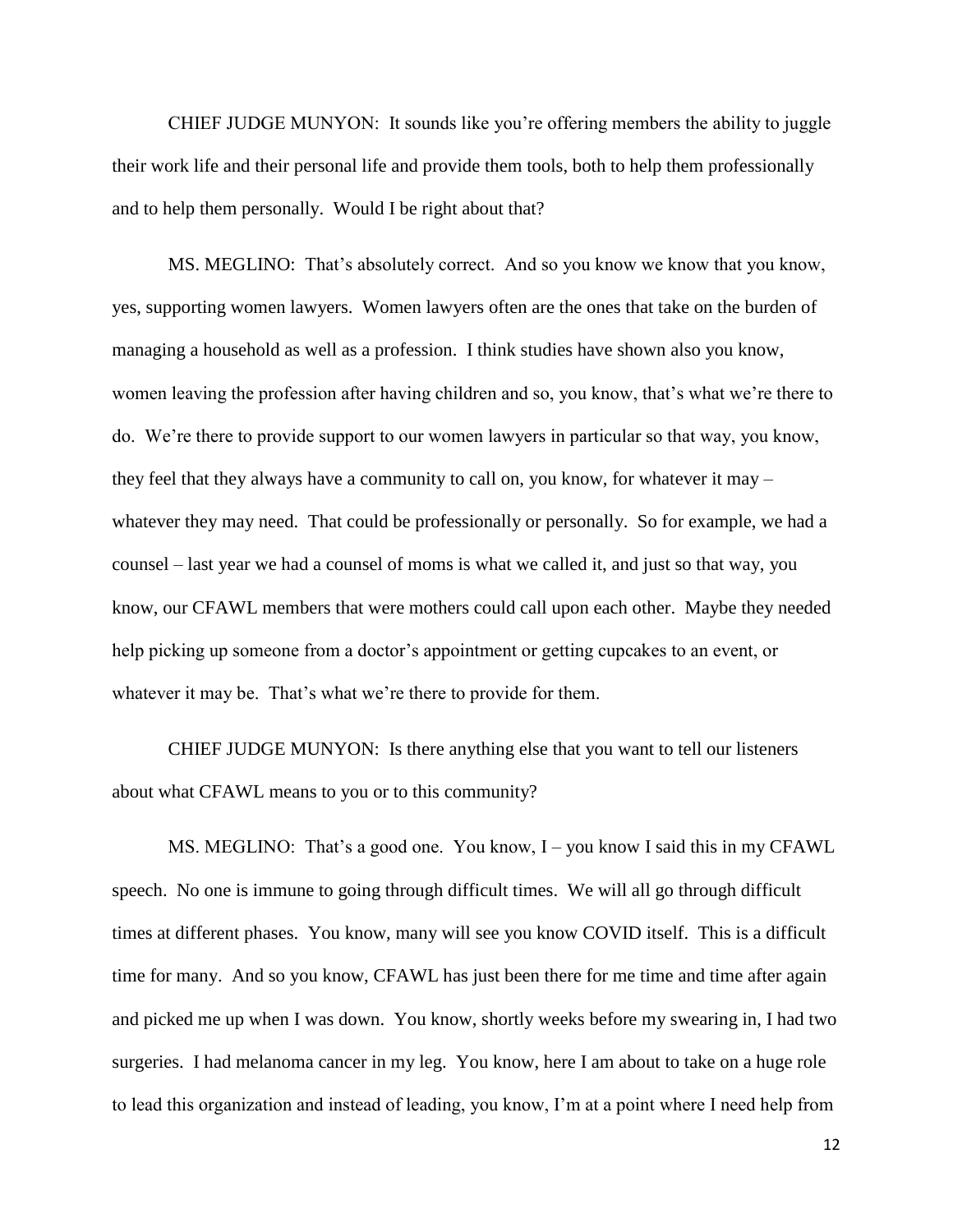all of my board, and all of my leadership team to help support me and encourage me. And so I just find it so fascinating that, you know, even though I'm stepping into the role as president, how much I still needed my CFAWL community and my CFAWL team. So you know I would just encourage anyone who maybe isn't a member or hasn't joined any voluntary bar associations to just join, you know, try – join a few if you're able to financially. Try them out for a year and then see, you know, see what group that you connect with. I wouldn't be a good president if I didn't say you know join CFAWL. You can join at CFAWL.org. We have different membership levels. For example, there's a government and non-profit membership level. There's a level for law students. Of course, as a law student you usually get the cheapest membership rate. So I say join them all when you're a 3L, you know, that way you take advantage of those good rates and see what you're connected to. Give us a try.

CHIEF JUDGE MUNYON: And CFAWL has monthly luncheons to connect everybody and those luncheons right now are in person, correct?

MS. MEGLINO: That's correct. So of course, as of recently we've moved to a hybrid format allowing small groups if they would like to come in person, but we're still offering them on Zoom as well. They're usually the first Friday of every month unless we are partnering with another organization or it falls on a holiday. So in September we'll have a joint luncheon with the Young Lawyers Section. In October, we'll have a joint luncheon with the Orange County Bar Association.

CHIEF JUDGE MUNYON: Well, that sounds exciting and I look forward to seeing you at those luncheons. Thank you so much for joining me today and telling me about CFAWL.

MS. MEGLINO: Thanks for having me. I am truly humbled to be here.